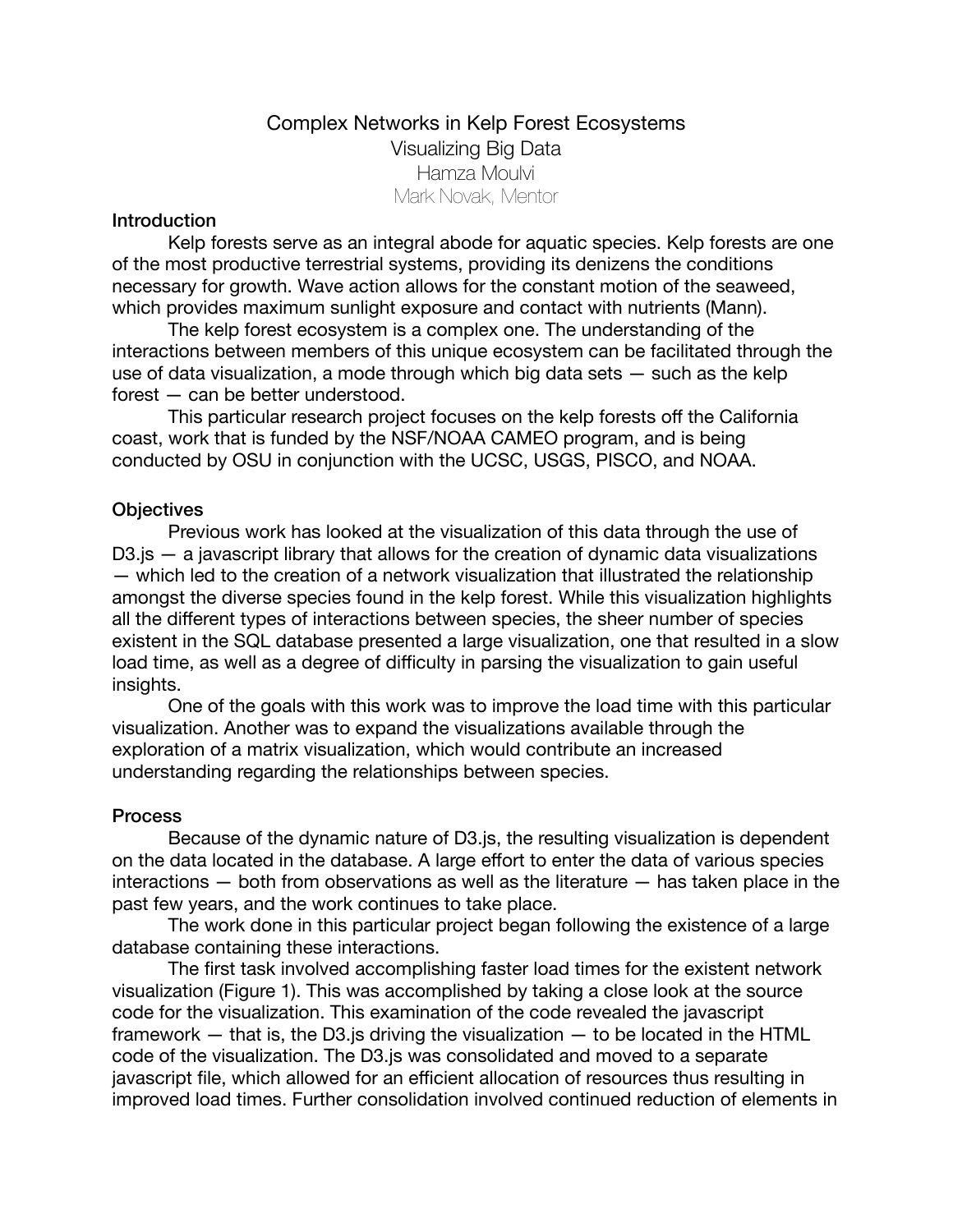the HTML code; such was the case for the style declarations for the visualization which were moved to their respective CSS file. Consolidation resulted in a noticeable improvement.

The second task that was then taken was the creation of a matrix visualization.

The first requirement in the creation of a D3.js visualization is a data source for the dynamic visualization. A SQL query was necessary to pull only the species interactions data from the larger data pool in the database. Following the creation of a query that produced the desired data, a PHP file was created. The PHP serves as the link between the data pulled from the SQL — which is located on the server — and the webpage — shown on an individual's own device. The PHP contains the SQL, and after querying the server for the data, returns the data in the form of a JSON file. A JSON file contains the desired data in an array and serves as the data file source for the consequent



**Figure 1.** Visualization (as of Dec. 11, 2014) mapping the species interactions in the California Kelp Forest.

D3.js visualization. The fact that this JSON file is created in real-time is the beauty of this type of dynamic visualization, as it allows for the visualization to be rendered with all pertaining data present at any given point in time. From here, the JSON file is inserted as the data source in the D3.js javascript code. The framework for the visualization itself comes from the D3.js website ([d3js.org](http://d3js.org)), which provides both documentation as well as a library of various visualizations that have been created.

#### **Challenges**

Aside from the fact that the D3.js language has a bit of a learning curve, the largest challenge came with the creation of the matrix visualization. In this particular case, the groundwork was already established; that is, the SQL and the PHP already existed. The javascript for the visualization had been started, but was not functional.

The first iteration of the visualization  $-$  after the first round of work had been completed on the code — displayed nothing, which was unfortunate. The links were returning as null, a problem reflected by the error returned by the development error console in the browser.

Exclusion of this specific section of code displayed a grid along with the names of the species along the top as well as along the horizontal, with one crucial piece missing: the links themselves, which would fill in the cells in the middle of the grid.

It was here that it was decided to consult with a colleague, Mykle Hoban, a former student with the UCSC and now a PhD student at UH Manoa, who has experience with SQL/javascript and data visualizations. Mr. Hoban discovered that the problem related to the code derived from the example visualization from the d3.js website: the original code required number indices, whereas the code written involved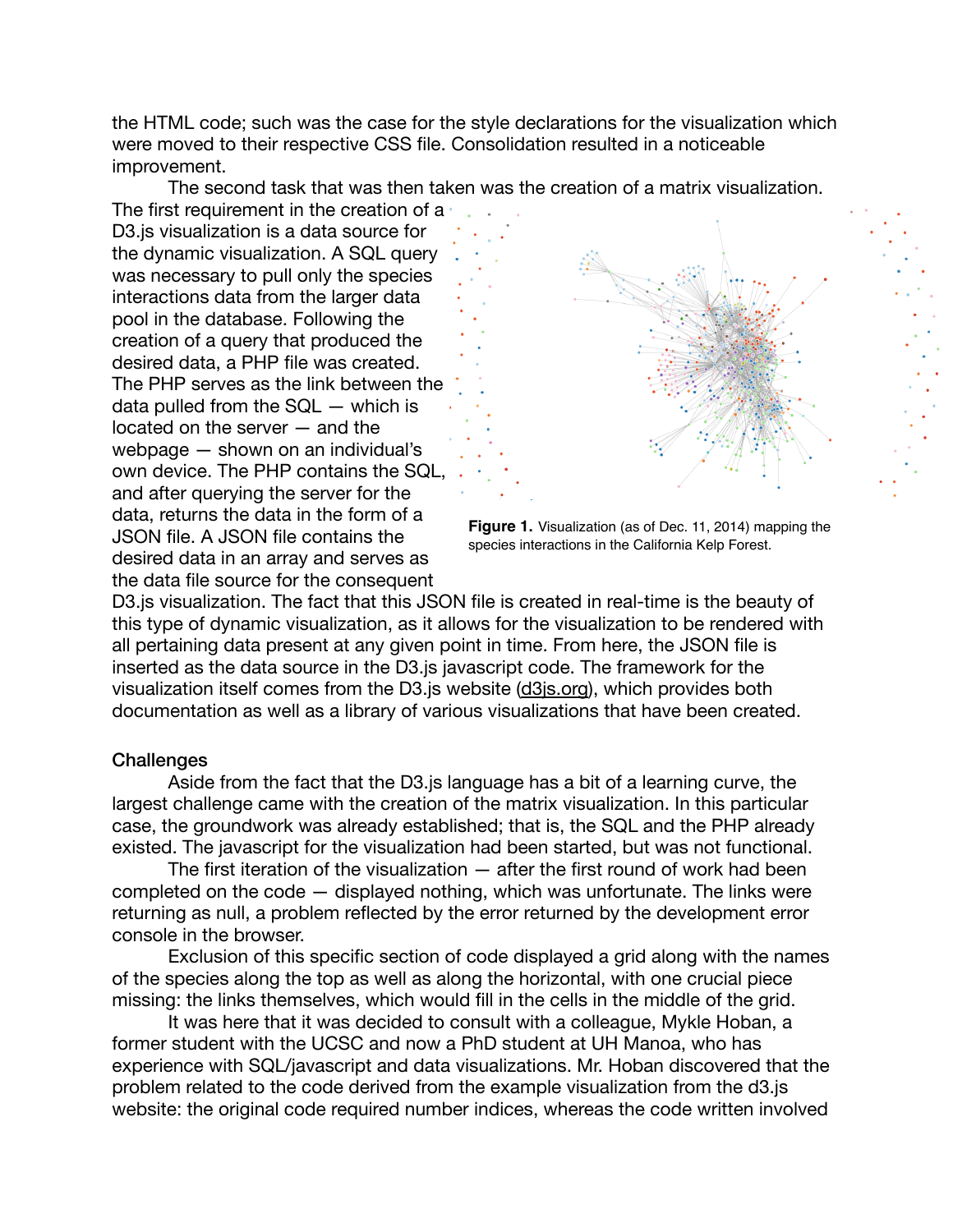

**Figure 2.** Matrix visualization (as of Dec. 11, 2014) mapping the types of species interactions in the California Kelp Forest.

names of the species as indices. Mr. Hoban added an array that would map these working names to the numerical indices first, which eliminated the problem (this resulted in Figure 2; however, this is a memoryintensive visualization). He then optimized this for memory efficiency, which allowed for the resulting successful matrix

visualization. Thus, a challenge was mitigated in collaboration with a colleague.

### Products/Accomplishments

The species interaction network relating the interactions amongst species underwent an improvement in efficiency (fig. 1). **Figure 1** shows a static version of the network. The actual network (accessible at http://bit.ly/1sn0Jay) is dynamic, allowing the user to interact with the data, as well as adapting to new data added into the database.

The additional visualization created was a mapping of the various interactions (e.g. parasitic) amongst species on a matrix (fig. 2). **Figure 2** shows a small static version (the



**Figure 3.** Improved matrix visualization (as of Dec. 11, 2014) mapping the types of species interactions in the California Kelp Forest. Developed with assistance from Mykle Hoban. .